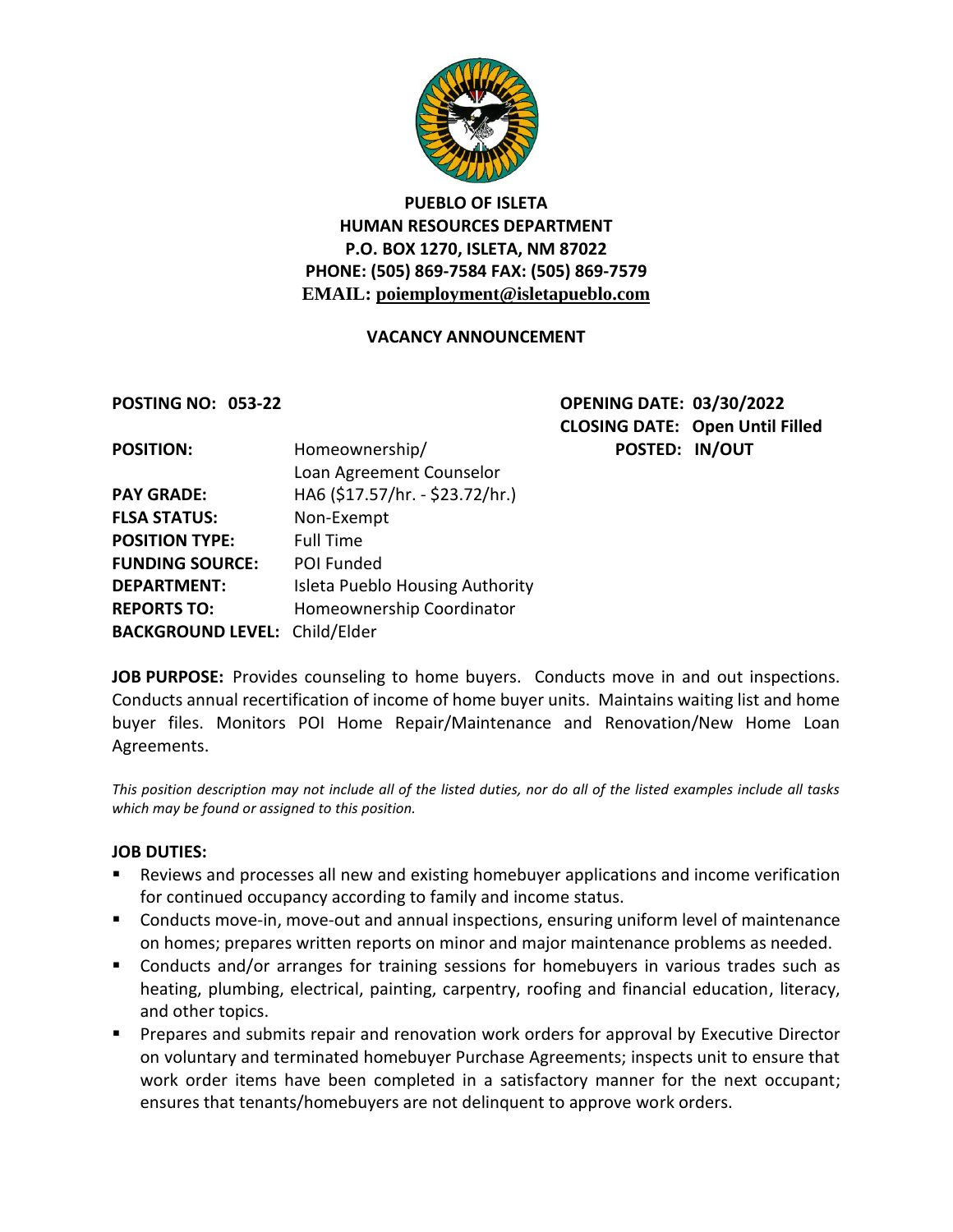- Initiates primary reports on home emergencies and damage for dispositional use of emergency funds, operating reserve and for insurance claims; refers all insurance claims to insurance company; assists in obtaining required information and signatures from homebuyers, insurance claims and/or emergency home repairs.
- **Prepares monthly HUD/POI housing unit summary, financial tenant accounts receivable** reports, including delinquency aging schedules, collection figures, trend analysis, and plans to improve collection efforts.
- **•** Counsels eligible participants on their rights and responsibilities of homeownership per lease terms and HUD/POI requirements that support internal policies and procedures.
- Visits housing units to counsel, collect, assure that participants maintain units under IPHA management and to ensure satisfactory and safe condition; and prepares written reports on unit condition, maintenance repairs needed.
- Collects and receipts housing payments following IPHA and POI fiscal procedures and lease terms.
- Addresses complaints and resolves problems in consultation with the Executive Director.
- Maintains client Housing Data Systems (HDS) statistical database and records as required and prepares reports, annual statements.
- Meets and counsels customers on fiscal responsibilities, delinquent accounts, eligibility status, lease term compliance, IPHA policies, POI laws, etc.
- Coordinates with tribal court orders on Notice of Delinquency, Notice of Terminations, Collection and Eviction notices, Warrant of Removals, Affidavit of Defaults and Complaints. Consults with contract attorney when necessary.
- **Prepares and mails Notice of Delinquency, Notice of Termination letters and refers** delinquent accounts to the tribal court in accordance to the Collection and Eviction Policies.
- **Monitors Payback Agreements and Isleta Tribal Court Judgments to ensure that homebuyers** are in compliance with program policy requirements.
- Attends IPHA Board of Commissioners and Tribal Council meetings, administrative and court hearings regarding homebuyers as required or requested.
- Maintains and updates all IPHA program waiting lists; determines eligibility in accordance to Federal Income Limits and Admissions Policy.
- **Processes Titles and Collateral Land Assignments upon full payment on home.**
- **Monitors POI Home Repair/Maintenance and Renovation/New Home Loan Agreements by** entering and maintaining application logs.
- Collects and receipts payments for the POI Home Repair/Maintenance and Renovation/New Home Loan Agreements using the Housing Development Systems software and follows IPHA fiscal procedures.
- **Performs other duties as assigned.**

# **SUPERVISION RESPONSIBILITIES:** N/A

## **MINIMUM QUALIFICATIONS/REQUIREMENTS:**

- High School Diploma or GED.
- **Two years' experience in community development, lending, real estate or housing field.**
- **Tiwa speaking preferred.**
- **D** Obtain and maintain Home Buyer Training Certification as a housing counselor.